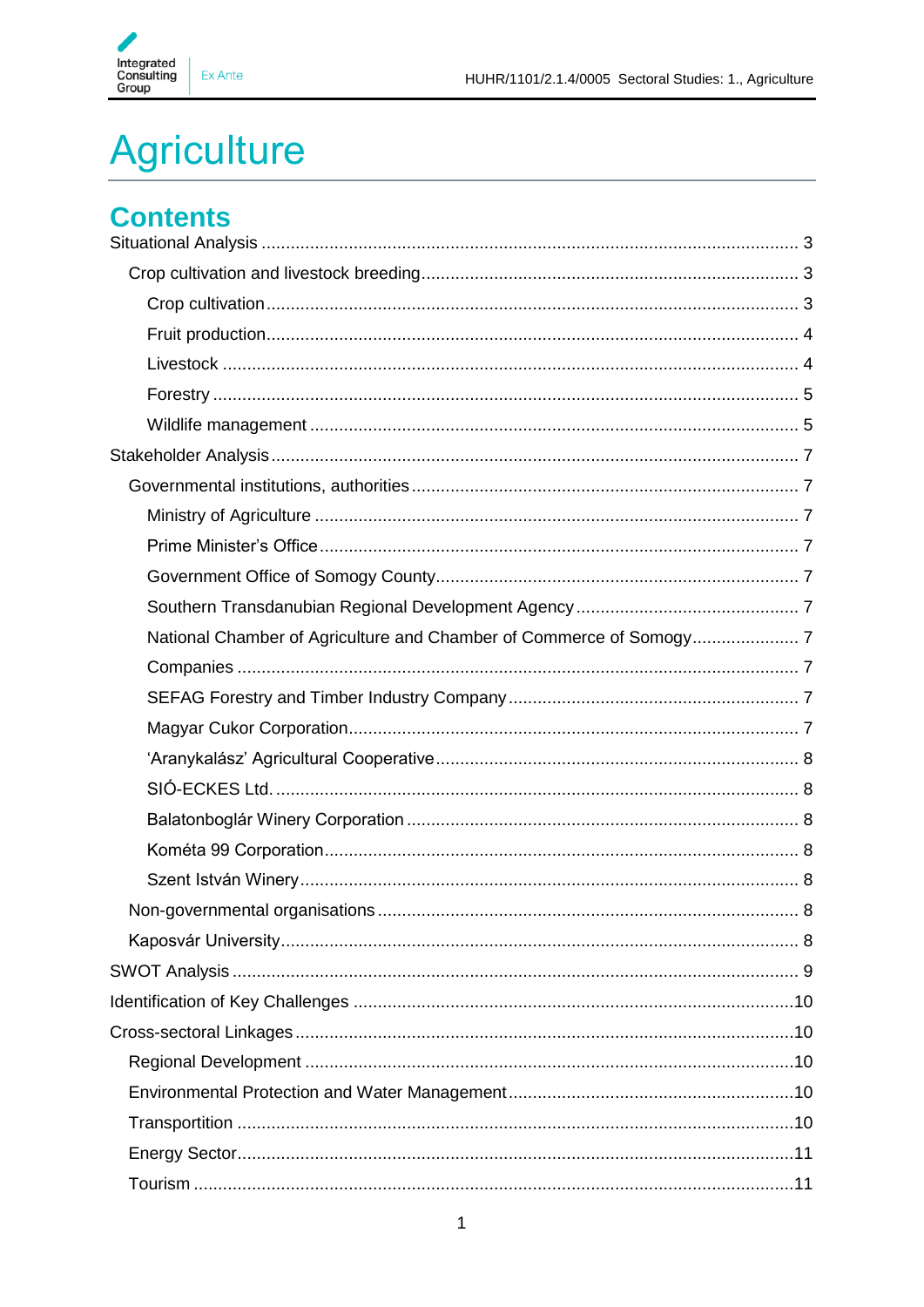

Bibliography ........................................................................ **Hiba! A könyvjelző nem létezik.**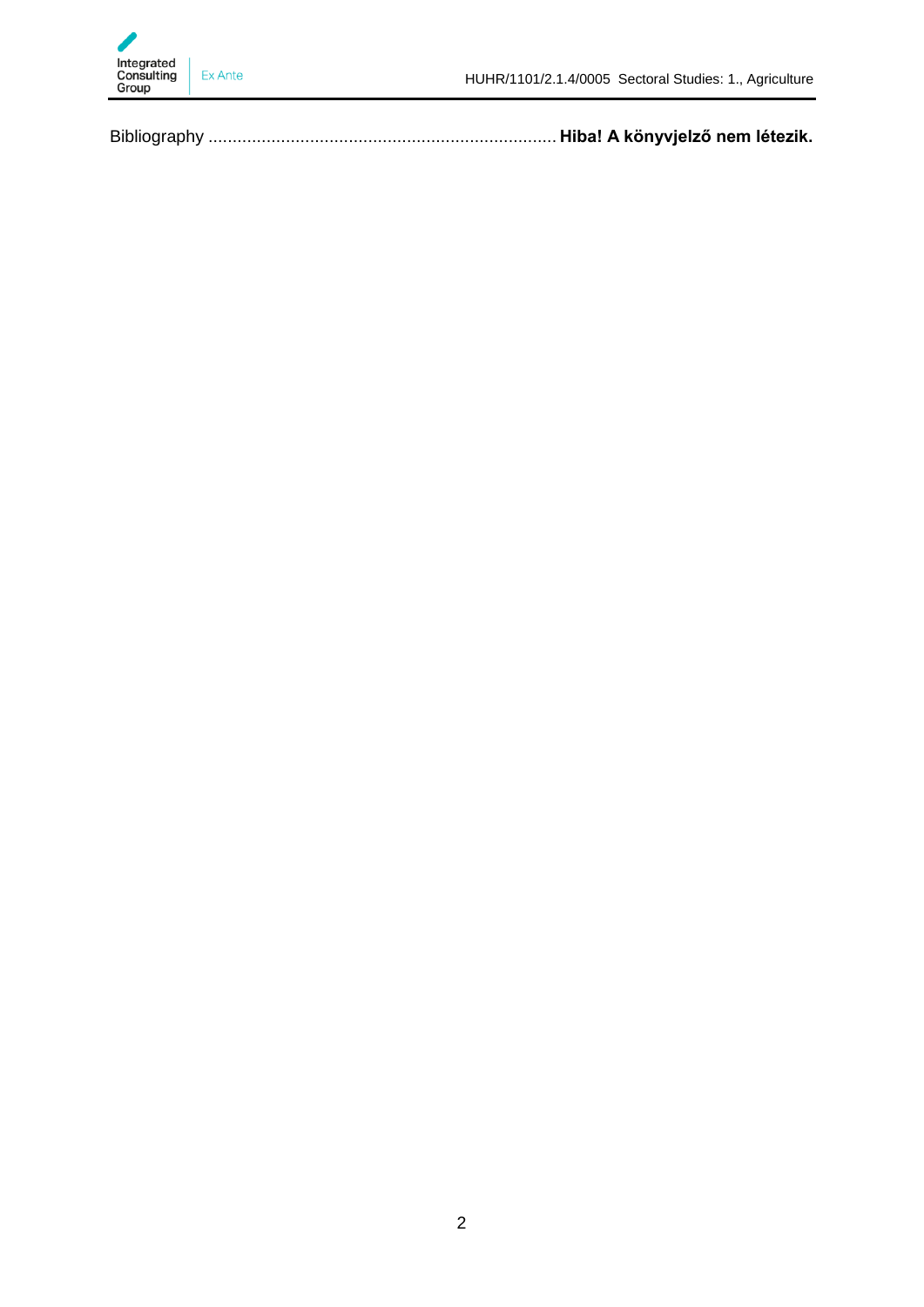

## <span id="page-2-0"></span>**Situational Analysis**

The agriculture potential in Somogy County is judged to be better than country average.

The proportion was higher in agriculture, forestry and fishing than the national average (Somogy 6.8%, Hungary 3.5%) and accommodation and food service activities (Somogy 8%, Hungary 3.3%). It demonstrates the importance of tourism at Lake Balaton and the agricultural characteristics of Somogy but at the same time the underdevelopment of the innovative, high-tech services and activities.

### <span id="page-2-1"></span>**Crop Cultivation and Livestock Breeding**

The importance of the agricultural sector was greatly reduced after economic transition. The agricultural performance has shrunk to two thirds of the pre 1990 period. Animal husbandry's productivity has been reduced to the half of its former potential. The structural rate has been changed and today it is unsuitable to the natural conditions and animal husbandry traditions of the county.

The agriculture potential in Somogy County is judged to be better than country average. It's agro-ecological abilities are diversified. More than the half of the county consists of hills and erosion damage is frequent for significant part of the year. 40% of the hills are strongly articulated by creek and river valleys, these areas are unsuitable for large-scale farming. The other 60% of the county is mainly slopes and plains with good conditions for agriculture. The overall climate is good; it has both Mediterranean and Atlantic influences.

Notwithstanding, the vast majority of the land is used for agricultural activity. The proportion of arable land is high (43.7%), but it is slightly lower than the national average (46.5%). The rate of forest cover is significantly higher than the national average (Somogy: 31.2%, Hungary: 20.7%), and Somogy is the 3rd most forest-covered county in Hungary (after Nógrád and Zala). Therefore, the amount of grassland (Somogy: 5.5%, Hungary: 8.2%) and uncultivated land area (Somogy: 16.4%, Hungary: 20.9%) is lower than in the average of the counties as a whole.

| <b>Territorial</b><br>unit             | <b>Arable</b> | Vegetable<br>qarden | <b>Orchard</b> | <b>Grape</b> | <b>Grass</b> | <b>Forest</b> | <b>Reed</b> | <b>Fishpond</b> | <b>Uncultivated</b><br>land area | <b>Total</b> |
|----------------------------------------|---------------|---------------------|----------------|--------------|--------------|---------------|-------------|-----------------|----------------------------------|--------------|
| <b>Baranya</b>                         | 225,6         | 2,5                 | 1,4            | 4,3          | 18,6         | 111,4         | 0,8         | 1,6             | 72,2                             | 438,5        |
| <b>Somogy</b>                          | 250,0         | 4,0                 | 2,9            | 3,6          | 31,7         | 178,7         | 5,4         | 3,3             | 91,7                             | 571,2        |
| <b>Tolna</b>                           | 214,2         | 2,8                 | 1,7            | 5,1          | 17,3         | 66,2          | 1,4         | 2,1             | 31,2                             | 342,1        |
| <b>Southern</b><br><b>Transdanubia</b> | 689,8         | 9,2                 | 6,1            | 13,1         | 67,6         | 356,3         | 7,6         | 7,1             | 195,1                            | 1 351,8      |
| <b>National total</b>                  | 4 3 25,7      | 80,9                | 92,2           | 81,6         | 759.1        | 1933,6        | 65,4        | 37,0            | 1927,9                           | 9 303,4      |

**1. table: Arable land by cultivation types, 2013 [thousand acres] (HCSO - Hungarian Central Statistical Office)**

#### <span id="page-2-2"></span>**Crop Cultivation**

It is typical of crop growing that the amount of cereal plough land area is higher than the national average. Sunflower and colza production is increasing, but the traditional potato,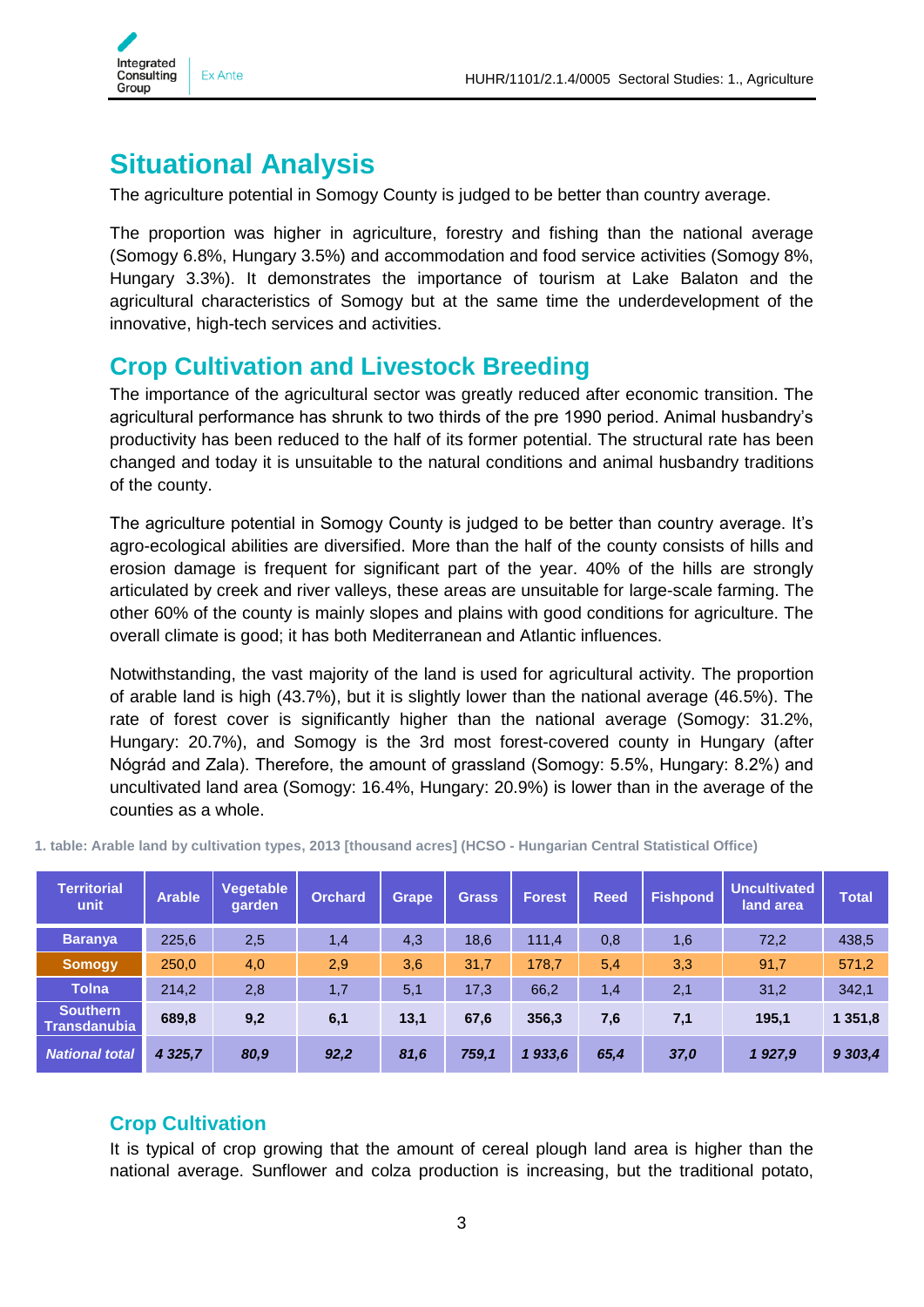

tobacco and sugar beet production is decreasing due to more frequent sale and distribution problems. The decrease of fodder production is caused by the dramatic decrease of the number of livestock (cattle, sheep). This tendency applies to grassland management too. There are some city-supplier areas of vegetables developing, but this tendency does not apply to every kind of vegetable.

| <b>Territorial</b><br>unit                 | 2000          | 2005       | 2010       | 2011       |            | 2013       |  |
|--------------------------------------------|---------------|------------|------------|------------|------------|------------|--|
| <b>Baranya</b>                             | 722 898       | 1 082 980  | 834 462    | 930 499    | 734 298    | 906 023    |  |
| <b>Somogy</b>                              | 765 159       | 1 232 795  | 1 062 617  | 873 767    | 663 578    | 965 989    |  |
| <b>Tolna</b>                               | 770 013       | 1 310 273  | 999 092    | 1 089 381  | 618 927    | 951 318    |  |
| <b>Southern</b><br><b>Transdanubi</b><br>a | 2 2 5 8 0 7 0 | 3 626 048  | 2896171    | 2893647    | 2016803    | 2823330    |  |
| <b>National</b><br>total                   | 10 036 422    | 16 212 463 | 12 261 996 | 13 678 212 | 10 372 736 | 13 526 924 |  |

#### **2. table: Cereal: (2000–2013) total production [tons] (HCSO)**





**1. figure: Cereal: (2000–2013) total production [tons] (HCSO)**

Somogy County's crop production has increased in 2013 compared to the crop production of 2012.

#### <span id="page-3-0"></span>**Fruit Production**

Fruit production uses only a small part of the county's resources. It applies especially to nuts. There are major processing capacities in the Balatonregion. Grape and wine production has been increasing at a faster pace in the last few years due to the strengthening of wine communities and the significance of the Balaton Wine Area and the other wine producing areas is constantly growing.

#### <span id="page-3-1"></span>**Livestock**

The significance of animal husbandry (almost any kind of livestock) is slowly

increasing as compared to the national average since 2010. The rate of

traditional cattle and sheep herding is decreasing against pig farming. While other stock is slowly increasing, the sheep stock is still getting smaller. The chicken livestock started to increase in 2013 after drastically shrinking since 2010.

In 2013 the livestock count of Somogy County consisted of 31.000 cattle and 133.000 pigs, which shows a little increase in the numbers compared to 2012.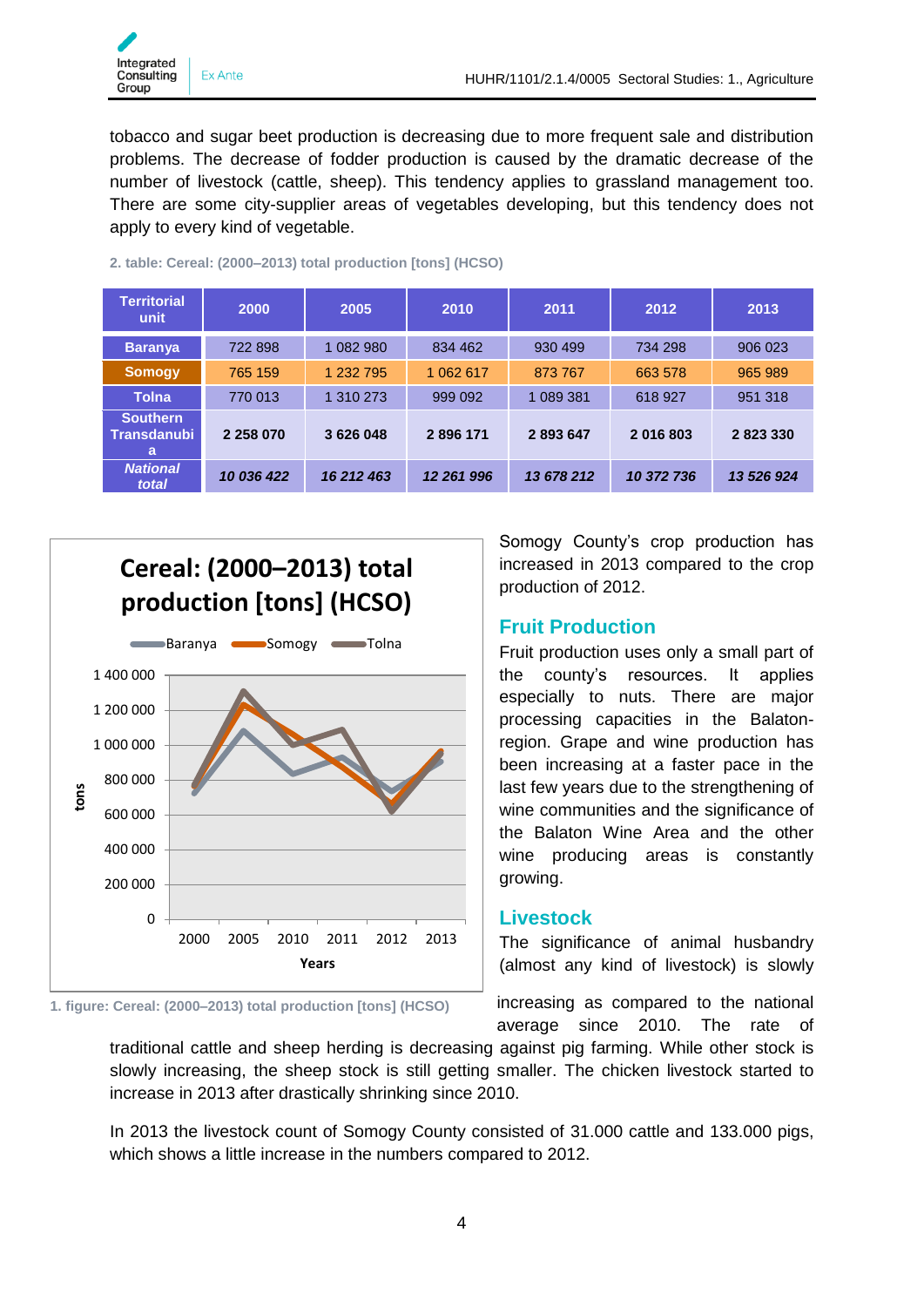

| <b>Territorial</b><br>unit             | 2011 | 2012 | 2013 | <b>Territorial</b><br>unit             | 2011 | 2012 | 2013 |
|----------------------------------------|------|------|------|----------------------------------------|------|------|------|
| <b>Baranya</b>                         | 27   | 27   | 29   | <b>Baranya</b>                         | 267  | 267  | 278  |
| <b>Somogy</b>                          | 27   | 29   | 31   | <b>Somogy</b>                          | 121  | 121  | 133  |
| <b>Tolna</b>                           | 23   | 23   | 28   | <b>Tolna</b>                           | 150  | 154  | 139  |
| <b>Southern</b><br><b>Transdanubia</b> | 77   | 80   | 88   | <b>Southern</b><br><b>Transdanubia</b> | 538  | 542  | 550  |
| <b>National total</b>                  | 697  | 760  | 772  | <b>National total</b>                  | 3044 | 2989 | 2935 |

**3. table: Cattle stock (left) és pig stock (right), (2000–2013) [thousand]**

#### <span id="page-4-0"></span>**Forestry**

The scale of forest areas is outstanding. The forests consist of 90% of deciduous tree species. 9% of the national wood production is from Somogy County. The County has more afforestation options due to the structural change in agriculture.

Soil conditions are excellent for the forests in the county. Forest are will likely increase in the near future. Damaged areas (post quarrying and waste dump areas) are planned to be rehabilitated thus more favourable conditions are expected regarding the amount of forests. With proper usage of agro technical tools the effect of water and wind erosion can be mitigated.

Especially fine lands are located in the county which are well suited to forestry (primarily in Inner-Somogy, in the Western, Southern areas of the county.) After Borsod county Somogy has the largest extent of forests (171.000 acre, 2012) which makes up 34.75% of the area of Somogy. (While Hungary's forest density haven't reached 21%.)

#### <span id="page-4-1"></span>**Wildlife management**

Wildlife management also has a high economic potential in Somogy. The genetic properties of the deer population are recognized throughout the world. Research on red deer domestication has resulted in a new, environmentally friendly way of livestock herding. It is essential to make wildlife management's multiple utilization (tourism, unique products, level of processing) more organized.

Notable that 10% of the bees living in Hungary are located in Somogy. There are around 19

| Form of<br>ownership                 | acre    | percentage |
|--------------------------------------|---------|------------|
| <b>National property:</b>            | 130 729 | 26,4       |
| <b>Agricultural</b><br>cooperatives: | 1754    | 0,4        |
| <b>Companies:</b>                    | 20747   | 4,2        |
| <b>Self-governments:</b>             | 4276    | 0,9        |
| <b>Individuals:</b>                  | 335 671 | 67,9       |
| Other:                               | 1236    | 0,2        |

**1. table: The ownership structure of the land properties. (Somogy County Land registry)**

beehives per acre. Only Zala and Nógrád counties have better such indicators.

### **Property Structure and the Arable Lands**

It can be determined that the fields of the county are average for crop cultivation. Sizeable parts of the arable land are owned by individuals. Companies had 4,2% of the land before the regulation that prohibited non-individuals to own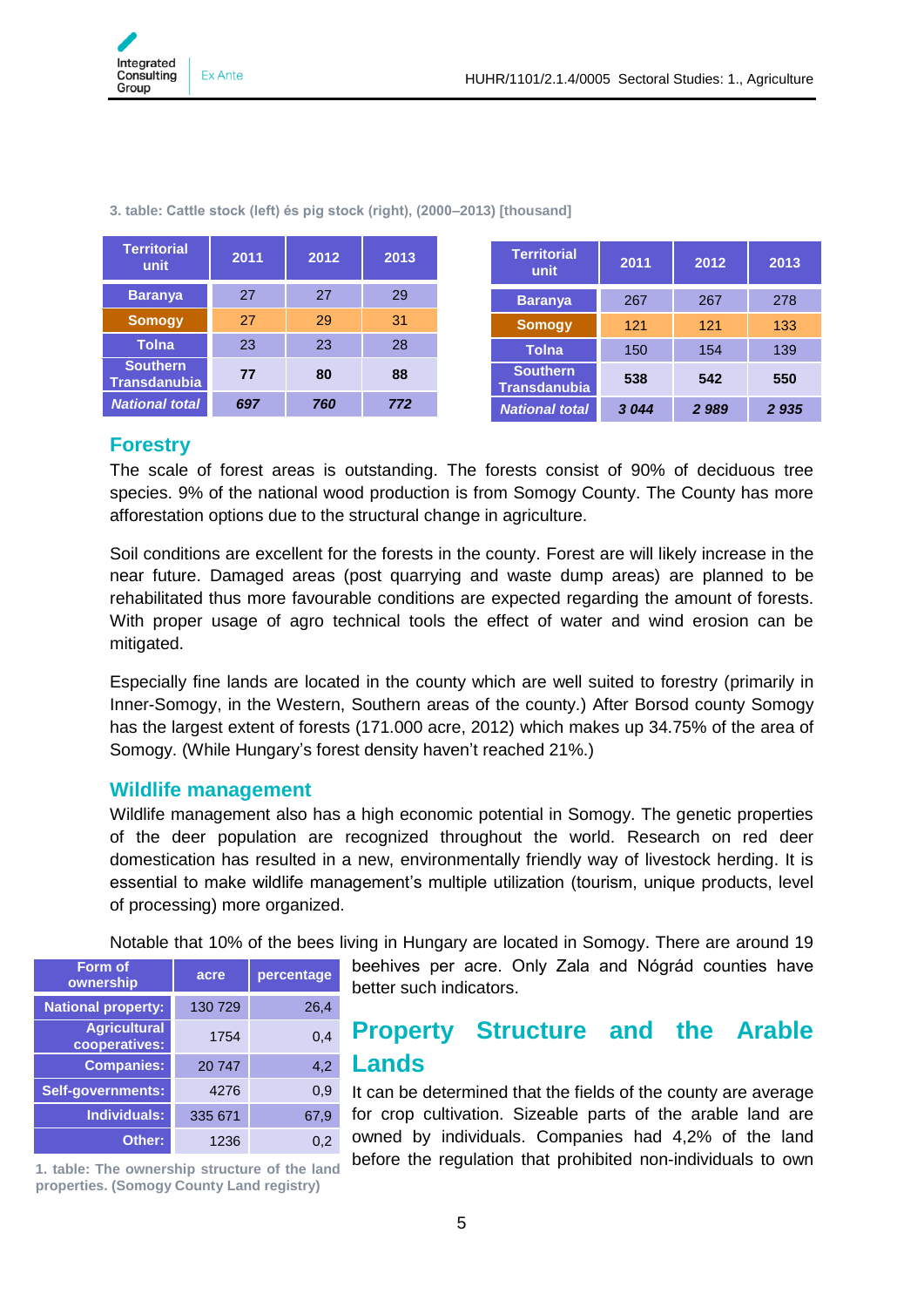land.

70% of the property are undivided common ownership. A section of the land has 4 owners in average. It is notable that property sizes are fragmented. The average size of a land owned by individuals is 1 acre. Fragmented land ownership is a county and nationwide issue which needs to be changed in a favourable way. This is a primary task.

Fine arable lands are mostly located in the Eastern part of the county (Siófok area, region neighbouring Tolna County). Among arable crops wheat and corn have the better yields in average than the other counties in the country.

Large-scale cultivation is specific to Somogy. Most of the land are cultivated by companies, which work on larger than 400 acre fields, which are 80 acre bigger than the national average. In contrast the individual farms only cultivate 4% of the land. The average size is 3.2 acre which is slightly smaller than the 4.6 acre national average. However in comparison to 2000 the average land size of private farms increased by 80%.

## **Agro-food Industry Including Timber Industry**

Processing industry based on agricultural production has a long tradition in Somogy. Output and sales were stagnating in the food processing, beverage, tobacco industries as well as in the textile, clothes, leather and leather products industries despite that the latter sector were able to expand its exports in comparison to 2012.

|                                                                            |                   | <b>Internal</b> | Export- | <b>Total</b>                               |                 |                   | <b>Internal</b> | <b>Export-</b> | <b>Total</b> |                 |
|----------------------------------------------------------------------------|-------------------|-----------------|---------|--------------------------------------------|-----------------|-------------------|-----------------|----------------|--------------|-----------------|
| <b>Sector</b>                                                              | <b>Production</b> | sales           |         |                                            | <b>Employed</b> | <b>Production</b> | sales           |                |              | <b>Employed</b> |
|                                                                            |                   | million HUF     |         | in comparison of the previous year $= 100$ |                 |                   |                 |                |              |                 |
| <b>Processing</b><br>industry                                              | 478 306           | 64 809          | 413 265 | 478 074                                    | 16 4 24         | 90,6              | 93,3            | 90,3           | 90,7         | 91,1            |
| of which:                                                                  |                   |                 |         |                                            |                 |                   |                 |                |              |                 |
| food, beverage,<br>tobacco<br>production                                   | 45 710            | 35 493          | 9 9 9 0 | 45 4 83                                    | 1870            | 100,0             | 95,9            | 113,3          | 99,3         | 98,6            |
| textiles, clothes,<br>leather and leather<br><b>products</b><br>production | 7 1 5 1           | 685             | 6 5 5 0 | 7 2 3 6                                    | 889             | 96,7              | 93,7            | 100,5          | 99,8         | 96,8            |
| food processing,<br>paper products<br>production and<br>printing           | 3 3 4 9           | 951             | 2 5 0 2 | 3 4 5 3                                    | 363             | 73,6              | 62,0            | 84,9           | 77,1         | 73,9            |

**5. table Productivity of the industrial sectors of Somogy (KSH, 2013)**

If we examine the processing industry of Somogy we can conclude that in 2013 among the smaller industrial sectors the most notable were the food processing industy with 7% in production and volume index increase of the total manufacturing sector.

There is only one sugar factory left in the country and it is located in Somogy, which influences the sugar beet production. There are huge processing capacities in the milk and meat processing industry too. Besides agro-food other notable capacities are among the timber industry all within the county.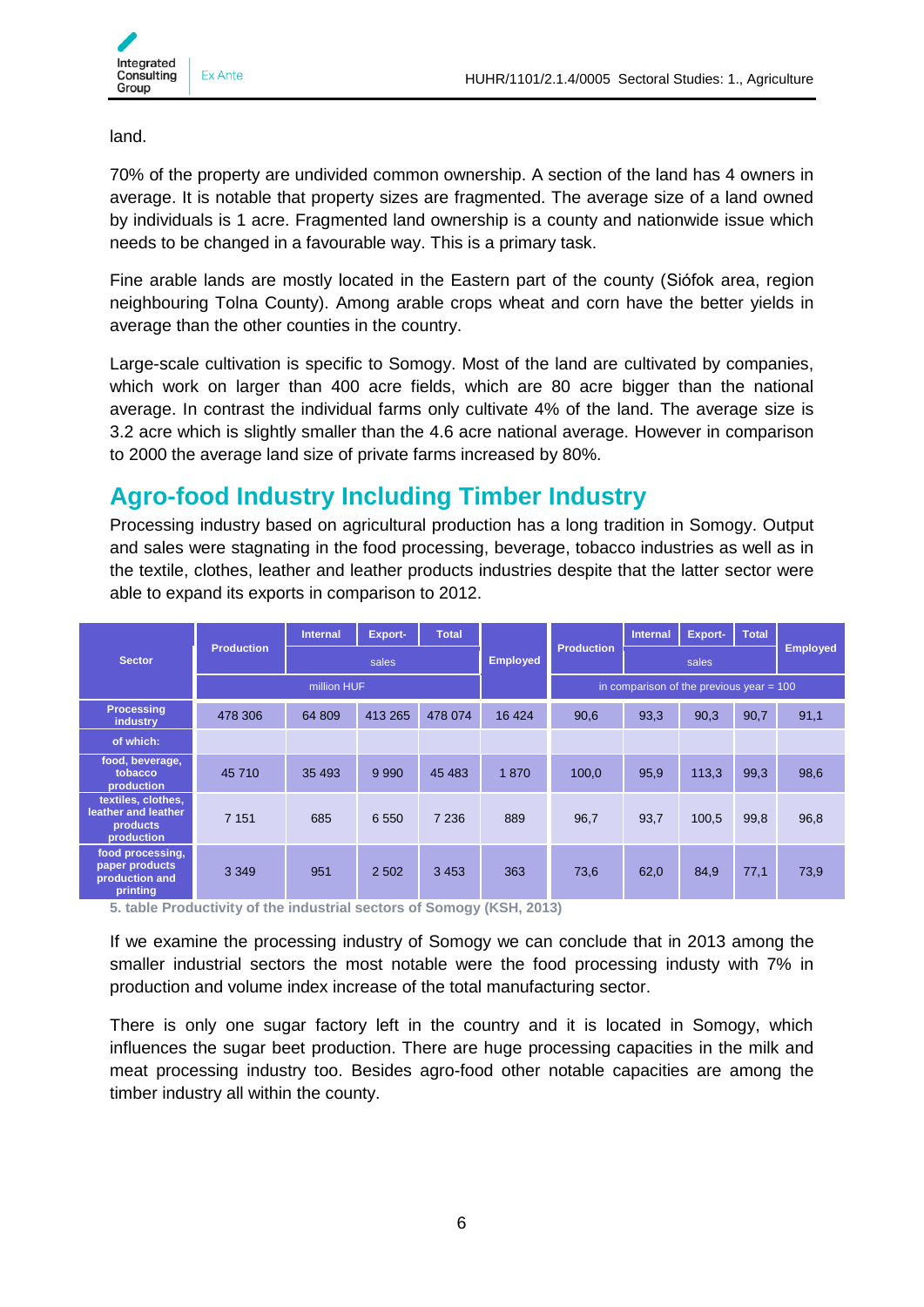

## <span id="page-6-0"></span>**Stakeholder Analysis**

## <span id="page-6-1"></span>**Governmental institutions, authorities**

#### <span id="page-6-2"></span>**Ministry of Agriculture**

The Ministry of Agriculture is the essential authority regarding agricultural policy on county and national level.

#### <span id="page-6-3"></span>**Prime Minister's Office**

The rural development area has been placed to the responsibilities of the Prime Minister Office by the government in 2014.

#### <span id="page-6-4"></span>**Government Office of Somogy County**

Several administrative of the regional government office departments are concerned in regional development.

The agricultural departments of the Government Office of Somogy County are: Food Chain Safety and Animal Health Directorate, Directorate of Forestry, Land Registry, Board of Agriculture and Plant Protection and Soil Conservation Directorate.

#### <span id="page-6-5"></span>**Southern Transdanubian Regional Development Agency**

In recent years, the Agency acting as the intermediary body of Operational Program of Transdanubia was responsible for implementing regional development programmes financed by EU Funds. In the period of 2007-2013, the organisation helped to implement 904 projects financed by 241.7 billion Ft support. According to the latest information, in the next period of 2014-2020 the responsibility of the Agency will be confined to county level. The experience the organisation gained between 2007-2013 is a great asset to be built upon and the use of it for cross-border cooperation is highly recommended.

#### <span id="page-6-6"></span>**National Chamber of Agriculture and Chamber of Commerce of Somogy**

Local chamber of industry, commerce and the national chamber are important players in the agriculture of the county. They provide useful services to chamber members, help farmers and entrepreneurs in their activities and services (e.g. application monitoring, information).

#### <span id="page-6-7"></span>**Companies**

#### <span id="page-6-8"></span>**SEFAG Forestry and Timber Industry Company**

The company is managing a forest area of eighty thousand hectares, the half of the forests in Somogy County. These forests are owned by the state. It has a determining role of the county's forestry, wildlife management and nature protection. The company has 500 employees.

#### <span id="page-6-9"></span>**Magyar Cukor Corporation**

Magyar Cukor Ltd. is currently the only - Kaposvár - working sugar refinery company in Hungary, with a quota of 105000 tonnes per year. In November 2007 a biogas plant started its operation next to the factory in the name of environment protection which is a unique initiative in Europe. The company is the member of the Austrian AGRANA Group.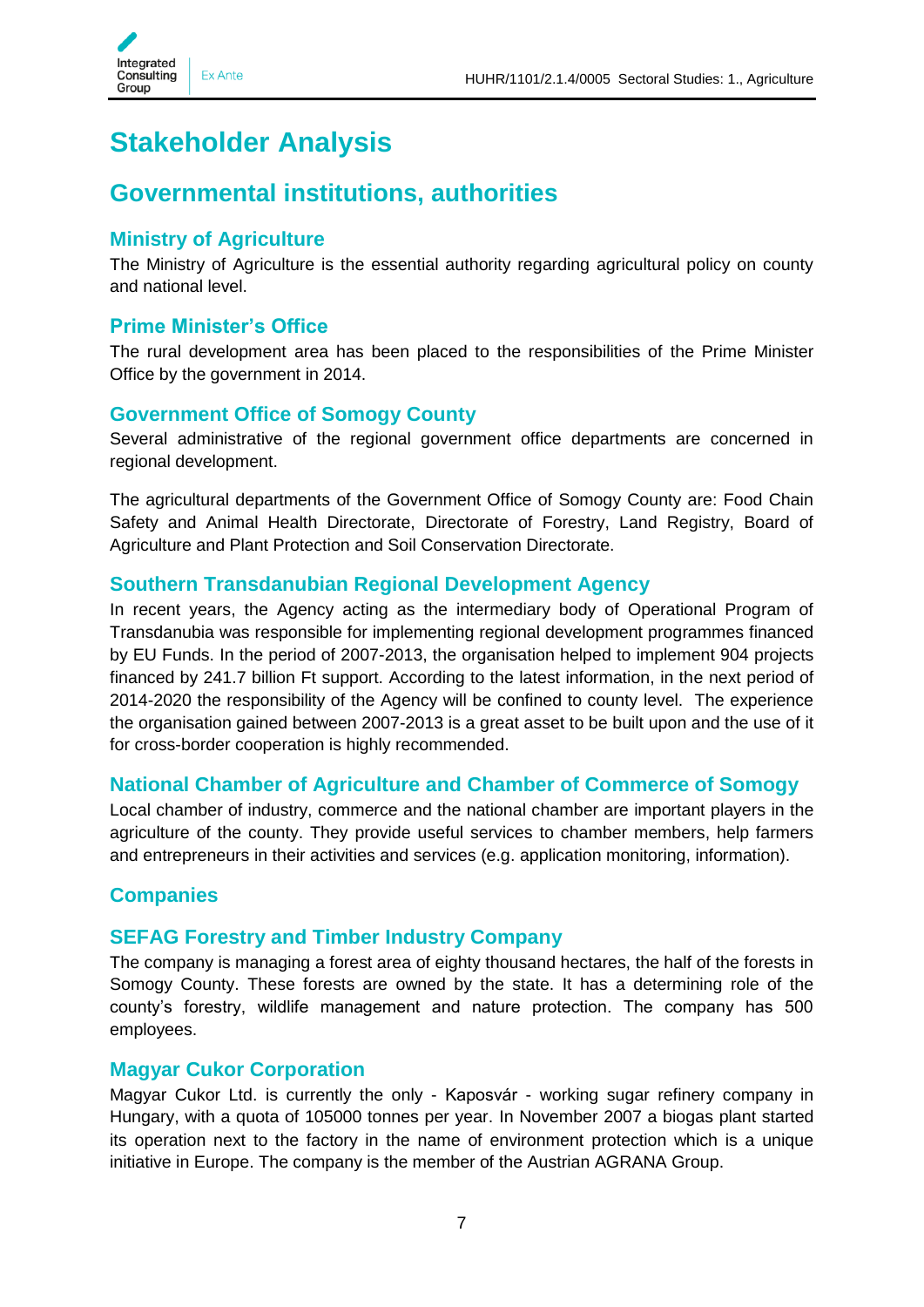

#### <span id="page-7-0"></span>**'Aranykalász' Agricultural Cooperative**

The activities of 'Aranykalász' Agricultural Cooperative: cultivation of cereals and other arable crops, breeding of dairy cattle. The cooperative cultivates 1.700 hectares of leased land.

#### <span id="page-7-1"></span>**SIÓ-ECKES Ltd.**

SIÓ-ECKES Ltd. is the leading juice manufacturer in Hungary, a major player in the industry. The company's headquarters are located at the border of Siófok, next to a hundreds of acres large plantation of peach and apricot.

#### <span id="page-7-2"></span>**Balatonboglár Winery Corporation**

Balatonboglár Winery Corporation has a history of decades. It is one of the largest producers of wine and champagne of Hungary.

#### <span id="page-7-3"></span>**Kométa 99 Corporation**

Kométa 99 Corp. is the country's largest pork processor. Meat products are exported. Nearly half of their revenues come from exports.

#### <span id="page-7-4"></span>**Szent István Winery**

Szent István Winery is an important wine producer of the Balatonboglár Wine Region. It is operating as a family business and offers hospitality services as well.

### <span id="page-7-5"></span>**Non-governmental organisations**

- **Association for the Agro-Food Development of Southern Transdanubia**
- **EXECUTE:** Zselic Non-profit Association for Rural Development
- Koppányvölgyi Non-profit Association for Rural Development
- Rinya-Dráva Association
- **Our Region is Our Future Association**
- **Balatongyöngye Association for Rural Development**
- Wide Road Community and Association for Rural Development
- Partners of North-Kapos Association for Rural Development
- **EXEC** Lanterns of Zselic Association for Rural Development
- **Foki-Hill Association**

### <span id="page-7-6"></span>**Kaposvár University**

Kaposvár University is the only higher education institution in the county; Agricultural and Environmental Sciences faculty is one of its four faculties. It serves the higher agricultural education of the region. The master degree program and postgraduate courses offered by the faculty cover the entire agricultural industry. The university is an important centre of research and development programs in the county. The university is the main innovation base of the county's interest.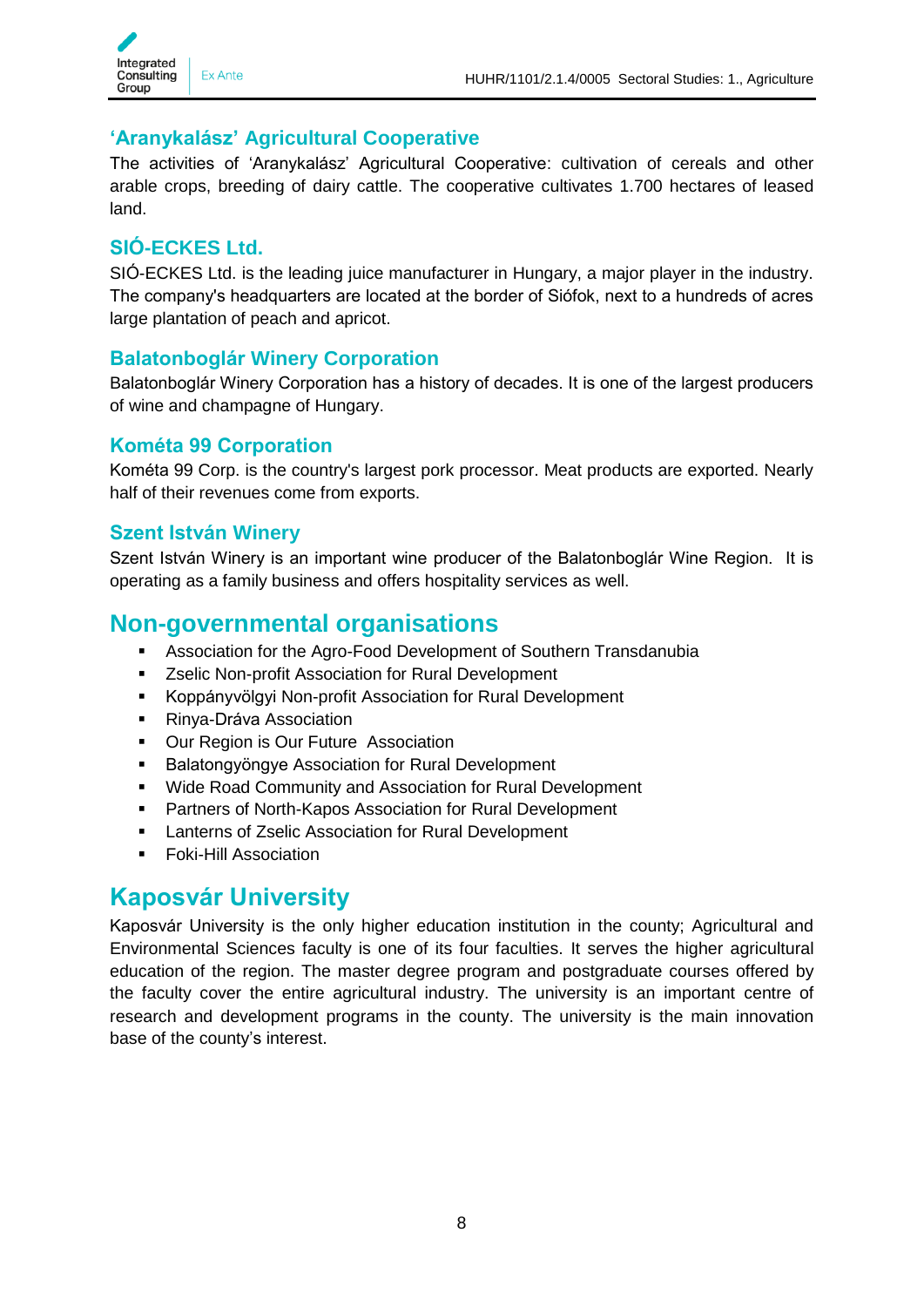

## <span id="page-8-0"></span>**SWOT Analysis**

| <b>Strengths</b>                                                                                                                                                                                                                                                                                                                                                                                                                                                                                                                                                                                                                                                                                                                                                                                                                                              | <b>Weaknesses</b>                                                                                                                                                                                                                                                                                                                                                                                                                                                                                                                                                                                                                                                                                                                                             |
|---------------------------------------------------------------------------------------------------------------------------------------------------------------------------------------------------------------------------------------------------------------------------------------------------------------------------------------------------------------------------------------------------------------------------------------------------------------------------------------------------------------------------------------------------------------------------------------------------------------------------------------------------------------------------------------------------------------------------------------------------------------------------------------------------------------------------------------------------------------|---------------------------------------------------------------------------------------------------------------------------------------------------------------------------------------------------------------------------------------------------------------------------------------------------------------------------------------------------------------------------------------------------------------------------------------------------------------------------------------------------------------------------------------------------------------------------------------------------------------------------------------------------------------------------------------------------------------------------------------------------------------|
| $\rightarrow$ The overall climate is good; it has<br>both Mediterranean and Atlantic<br>influences.<br>$\rightarrow$ The significance of animal husbandry<br>(almost any kind of livestock) is<br>slowly increasing as compared to the<br>national average since 2010.<br>$\rightarrow$ Grape and wine production has been<br>increasing at a faster pace in the last<br>few years due to the strengthening of<br>wine communities and the<br>significance of the Balaton Wine Area<br>and the other wine producing areas is<br>constantly growing.<br>$\rightarrow$ The scale of forest areas is<br>outstanding.<br>$\rightarrow$ Wildlife management also has a high<br>economic potential in Somogy.<br>$\rightarrow$ Kaposvár University has different<br>agricultural BA and MA programmes,<br>also it is the R&D base of the industry<br>in the county. | $\rightarrow$ Erosion damage is frequent for<br>significant part of the year.<br>$\rightarrow$ Fruit production uses only a small<br>part of the county's resources.<br>$\rightarrow$ It is essential to make wildlife<br>management's multiple utilization<br>(tourism, unique products, level of<br>processing) more organized.<br>$\rightarrow$ It is noteable that property sizes are<br>fragmented.<br>> Utilization of energy-crops is sparse.<br>Only a few biogas or bioethanol<br>plants are found in the county.                                                                                                                                                                                                                                    |
| <b>Opportunities</b>                                                                                                                                                                                                                                                                                                                                                                                                                                                                                                                                                                                                                                                                                                                                                                                                                                          | <b>Threats</b>                                                                                                                                                                                                                                                                                                                                                                                                                                                                                                                                                                                                                                                                                                                                                |
| $\rightarrow$ There are some city-supplier areas of<br>vegetables developing, but this<br>tendency does not apply to every<br>kind of vegetable - yet.<br>$\rightarrow$ Fruit production uses only a small<br>part of the county's resources. It<br>applies especially to nuts. There are<br>major processing capacities in the<br>Balaton-region to be utilized.<br>$\rightarrow$ Wildlife management is a possible<br>developing field of the county's<br>agriculture.<br>$\rightarrow$ Further development of the agro-<br>R&D is necessary on the basis of<br>Kaposvár University.<br>Damaged areas (post quarrying and<br>→<br>waste dump areas) are planned to be<br>rehabilitated thus more favourable<br>conditions are expected regarding<br>the amount of forests.                                                                                  | $\rightarrow$ Sunflower and canola production is<br>increasing, but the traditional potato,<br>tobacco and sugar beet production is<br>decreasing due to more frequent sale<br>and distribution problems.<br>$\rightarrow$ Extreme weather conditions can<br>seriously influence agricultural<br>production. Such of these already<br>caused overthrow in yields.<br>$\rightarrow$ Unfavourable economy can easily<br>push the livestock, meat and mil<br>based production into another<br>decrease.<br>$\rightarrow$ The lack of capital is seriously<br>hindering the development of the<br>agro-food industry, as well of<br>agriculture itself.<br>$\rightarrow$ Fragmented property sizes are a<br>major obstacle for investments in<br>agriculture. The |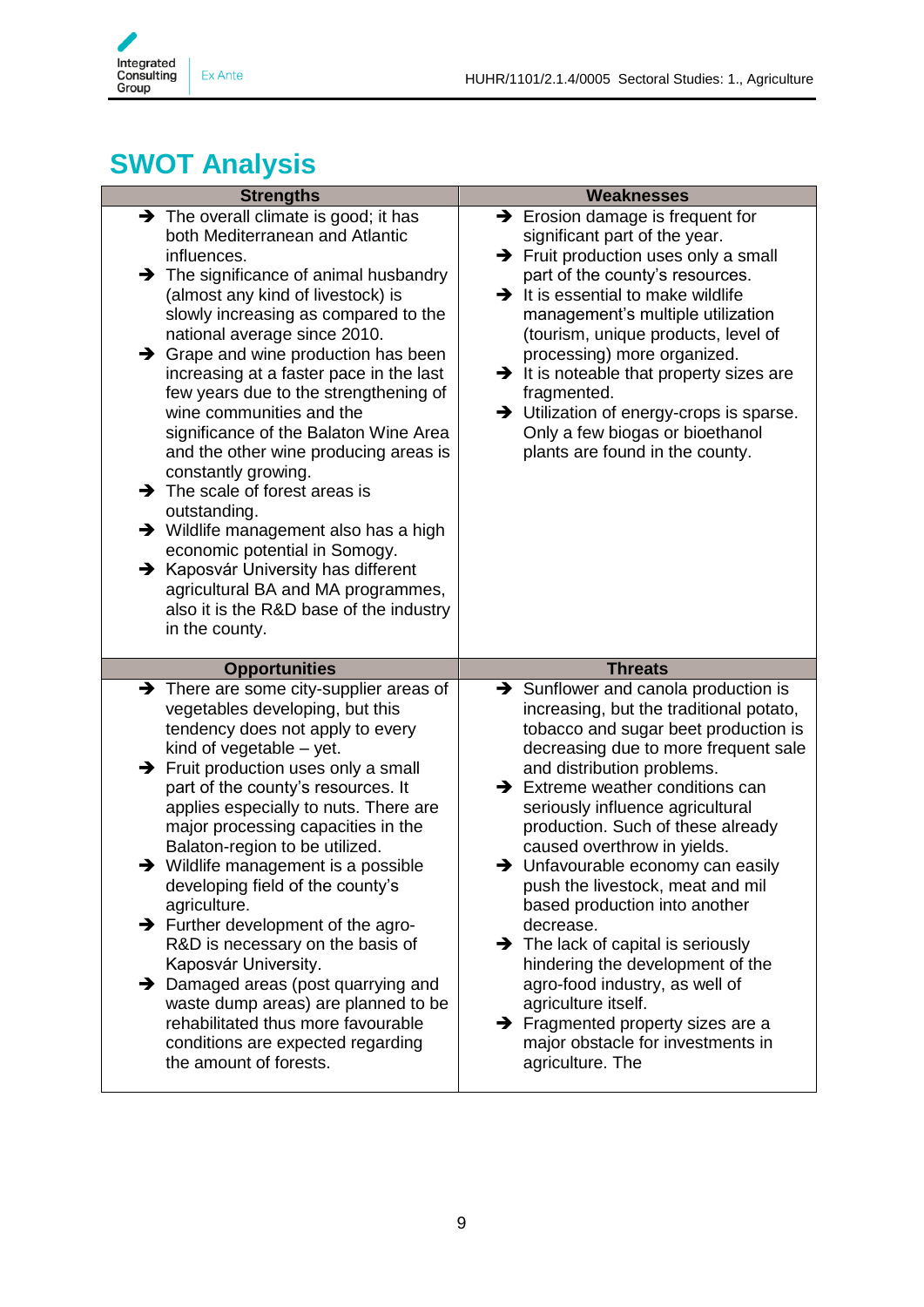

## <span id="page-9-0"></span>**Identification of Key Challenges**

**Fragmented land ownership** is a county and nationwide issue which needs to be changed in a favourable way. This is primary task.

This influences the amount of investments small farmers can attract for necessary developments. However major change in the property structure is not likely on the foreseeable future, so this means the industry has to conform itself to the current structure.

Further development is possible for the agro-food industry. Based on local crop production.

There are unused capacities in forestry which can be taken advantage of. Wood and timber is currently shipped out of the county. Int he future local processing industry could be set up based on these capacities.

Besides the agro-food industry the processing of energy-plants is an additional breakout possibility for the county. Which would be a profitable sector based on the favourable yields of the Somogy agriculture.

**It is essential to make wildlife management's multiple utilization** (tourism, unique products, level of processing) more organized.

- **1. Fragmented land ownership**
- **2. Lack of investment and capital**
- **3. It is essential to make wildlife management's multiple utilization**
- **4. Further development is possible for the agro-food industry. Based on local crop production.**
- **5. There are unused capacities in forestry which can be taken advantage of.**
- **6. Besides the agro-food industry the processing of energy-plants is an additional breakout possibility for the county.**

## <span id="page-9-1"></span>**Cross-sectoral Linkages**

### <span id="page-9-2"></span>**Regional Development**

A megyében 794 db (2010) társas vállalkozást regisztráltak a mezőgazdaság, erdőgazdálkodás, halászati ágazatban és 16 792 egyéni vállalkozást, mindkét érték a legmagasabb a dunántúli megyék között.

### <span id="page-9-3"></span>**Environmental Protection and Water Management**

Az erdőterületek várható növekedése még javítja a levegőminőséget és a klímavédelmet is szolgálja.

### <span id="page-9-4"></span>**Transportition**

A közlekedési infrastruktúra alapvető a mezőgazdaság számára az áruszállítás okán. A megyei közúthálózat jelenlegi kapacitási elégnek bizonyulnak az agrárium kiszolgálására, de a főutak települési elkerülő szakaszai javítanák a megközelíthetőséget és esetleg csökkentenék a szállítási költségeket. Tehát bármilyen közútfejlesztésből csak profitálni tudna a helyi mezőgazdaság. Ez különösen érvényes az olyan termelési ágakra, ahol